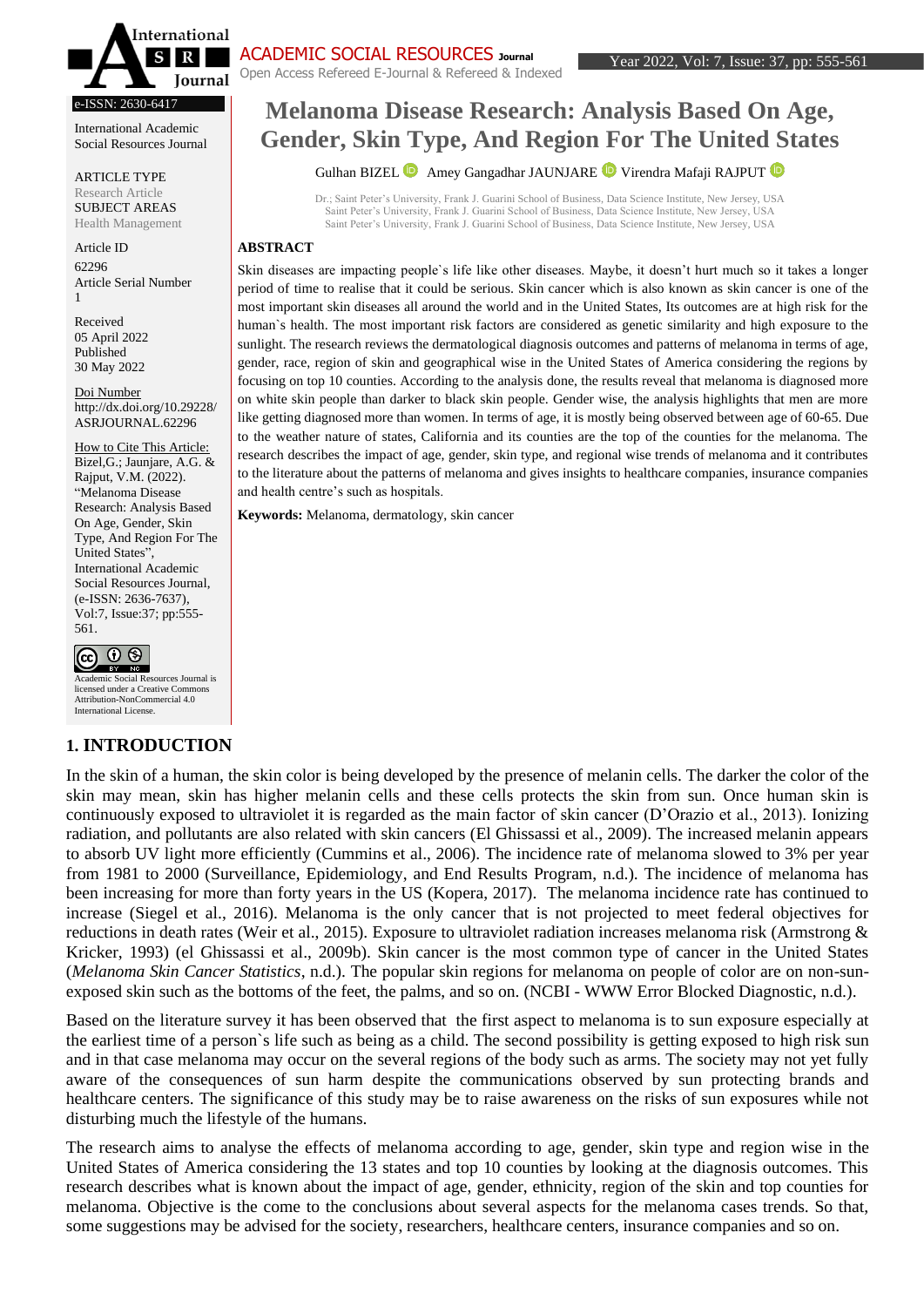The research structure has been defined as the next section which is section 2 presents an explanation and overview of the methodology steps used in the research analysis. Section 3 presents the results of the data visualization by using Tableau data visualisation dashboard. The research describes the results by the usage of Tableau visualization dashboard as well as an analysis on the total cases of melanoma based on the skin type, gender, age, and regions affected by the disease. Finally, section 4 will be the conclusion for the research.

## **2. METHODOLOGY**

This research is going to look for the results for melanoma which affected the different types of population in the United States of America based on age, gender, skin type and the region affected on the human body. By using several steps which are mentioned below for the analysis which are data profiling, data pre-processing, data extraction, and model classification in order as shown. The explanation for every step is mentioned as seen below in Figure 1.



Figure 1 Methodology process for the research.

**Data profiling:** The melanoma skin disease diagnosis data set which has been used in the research is extracted from the National Institutes of Health (NIH) for 13 states of the United States which are; Alaska, California, Connecticut, Georgia, Hawaii, Iowa, Kentucky, Louisiana, Michigan, New Jersey, New Mexico, Utah, and Washington. The data set is also drilling down into their counties.

The Surveillance, Epidemiology, and End Results (SEER) has been used for this research to accumulate cancerrelated data to perform statistical analysis. The SEER SAT program was used in this research to make an analysis and to screen data regarding skin cancer.

**Data pre-processing:** This process helped to identify and correct the data quality. The melanoma cases dataset retrieved for the United States contains 200,472 columns and 19 rows. The dataset has 7 different variables which include patient ID, diagnostic confirmation, skin type record (fair skin/dark skin), gender, age at diagnosis, statecounty, and region of skin cancer. The period of the dataset is between  $2010 - 2016$  years.

**Data extraction:** The next step following the data pre-processing is data extraction. It is about retrieving the data from the related source in a way that can be processed for further analytic purposes. The primary dataset is unstructured data so the first step is preparing the data by Microsoft Excel. Then, the next steps are importing the dataset in python and finding the unique variable. Data gathered from a source or a platform need to have data quality, accuracy in data, uniqueness, completeness, consistency, timelessness, and conformity. Uniqueness defines that the number of contents in the dataset such as rows and columns needs to have unique data and does not contain any unknown values which impact the accuracy in the data on the outcomes. Once the quality of data is assured, it is seen that the data is complete. Consistency is the second part of the analysis where it needs to find if there are findings such as null or any other unknown values in the dataset. Timelessness is the important aspect of data analysis where it defines the availability and accessibility of data to use further. Once the data has followed all the processes then it is confirmed that the data is ready for analysis. In the dataset patient ID is the unique character where the findings can be found. The last step is to re-arrange the data in some meaningful way so that it can be filtered out only the required information which helps to easily understand, visualize and analyse.

**Model classification:** Data analysis for this research was done by using Tableau software. It is a strong data visualization tool used in the business intelligence industry. By using a dashboard tool like Tableau, analysis becomes easier to understand rather than looking at a raw data. Tableau helps create data that can be understood by professionals (Reference Materials, n.d.). It gives opportunity to its users to build their own dashboards. Visualization was done according to the percentage of melanoma by skin type record and considering melanoma skin disease for top 10 counties in the U.S. by gender distribution between 2010-2016 years.

## **3. RESULTS**

Melanoma is a disease which is not fading away in the new future for the population of the United States of America, possibly due to increasing ultraviolet radiation to previously protected regions. Therefore, the members examined melanoma incidence trends by age, gender, regions and conducted research analysis for the disease. The research also shows the comparison analysis incidence trends with the help of Tableau software. The results will be analysed in upcoming 4 different sections highlighting the correlations between the skin type, gender, age, regions, and counties for the population in the United States of America with the help of the analysis methodology such as data profiling, data pre-processing, data extraction, and model classification. The visualization of the results are performed by Tableau data visualisation software tool for better understanding.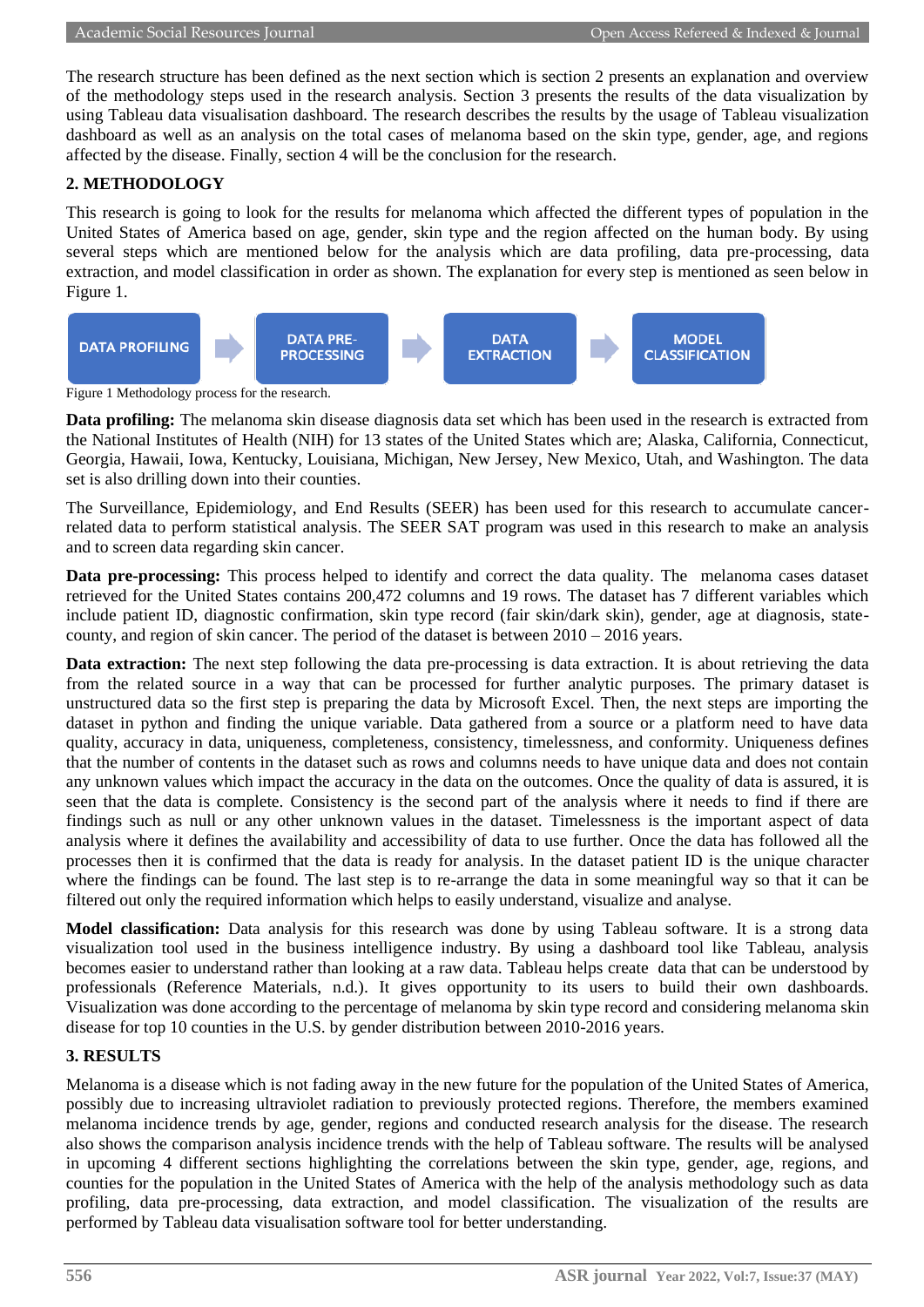#### **3.1 Melanoma analysis outcomes by skin type**

Before deep diving into the facts of the analysis, according to literature survey the epidermis of blacks has a sunprotection factor is higher versus the light skin (Kaidbey et al., 1979; Tadokoro et al., 2003). Higher amounts of melanin in people of the color filter at least twice as much UV radiation than the whites (Brenner and Hearing, 2008). This is the reason that the white population is the main victim (Gloster and Neal, 2006; Markovic et al., 2007). The data retrieved for this research is drilled down for the skin type which also refers to the ethnicity observation of the dataset.





Figure 2 Total number of cases of melanoma considering the skin type

As shown in Figure 2 the total number of white skin melanoma cases in this research is 91.90% which is by far way more than black with 1.64%. The American Indian / Alaska Native population has been affected by a minority of 0.36%. The Asian or Pacific Islander population is affected by melanoma disease as well as and overall percentage of their affection rate is 1.56%. There is data available for the unknown population who are affected by melanoma which is 4.54%.

#### **3.2 Melanoma analysis outcomes by gender by county**

The data retrieved was available for 13 states and their counties. However, after cleaning and filtering the data, the top 10 counties were taken into consideration from the year 2010-2016 in order to focus on the most important ones. Hence, the below graph Figure 3 focuses majorly on the top 10 counties within the 3 states in the United States which are California, Utah and Washington.



Top 10 County In The U.S. by Gender Distribution Between 2010-2016 years Male  $S_{P}$ Femal



As shown in Figure 3, researched the states and their counties with a high UV index and distribution is based on male and female. Counties in California are topping the chart as seen above. The data was extracted between the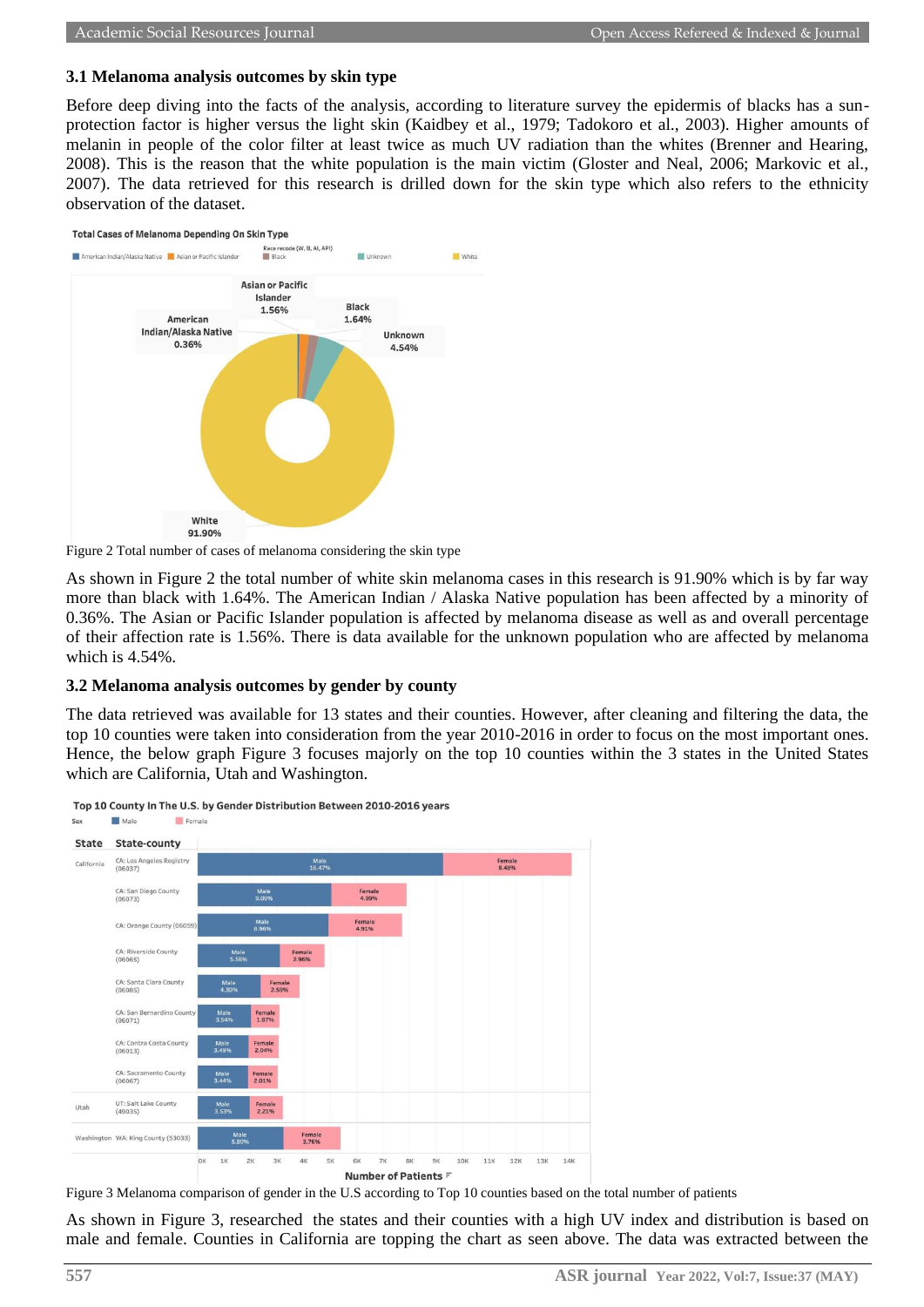years 2010-2016. A large number of males have been affected with melanoma as compared to females. The highest cases of males reported were in California of 16.47%. The females affected were 8.48% in the same county. In Utah, Salt Lake county 3.53% of the male population has been affected compared to 2.21% of the women population as shown in Figure 3. Whereas, in the state of Washington, King county the count for impacted population is 5.80% for male compared to female with 3.76%.

### **3.3 Melanoma analysis outcomes by age and gender**

The next step of the analysis is to understand the correlation between age and gender distribution on the patients who are diagnosed with melanoma.



Figure 4 Melanoma analysis considering the number of patients based on age and gender

By age 65, making men 2 times as likely as women of the same age to get melanoma (American Academy of Dermatology | Public Education, n.d.). As shown in Figure 4, the highest peak recorded was in the male population of 28,750 for the age bracket of 60 to 65. Whereas in the female the highest peak is 16,090 for the same age group. The second maximum peak is 25,420 for the age bracket of 70 to 80 years old. While on the contrary, the secondhighest peak is 14,887 for the age bracket of 45 to 55 for the female population. This may help to come to a conclusion that women are more protective than men and they may apply sunscreen more than men. Besides, cosmetic creams and makeup can be a factor on this considering women use makeup more than men. Another aspect can be considered as different skin structure between men and women.

## **3.4 Melanoma analysis outcomes by region of skin and skin colour type**

As skin diseases, it is important to identify the region of the skin where melanoma is observed mostly. Besides, it is crucial to see if there is a patter with the colour of the skin.



Figure 5 Melanoma analysis considering the number of patients categorized by region of skin and skin type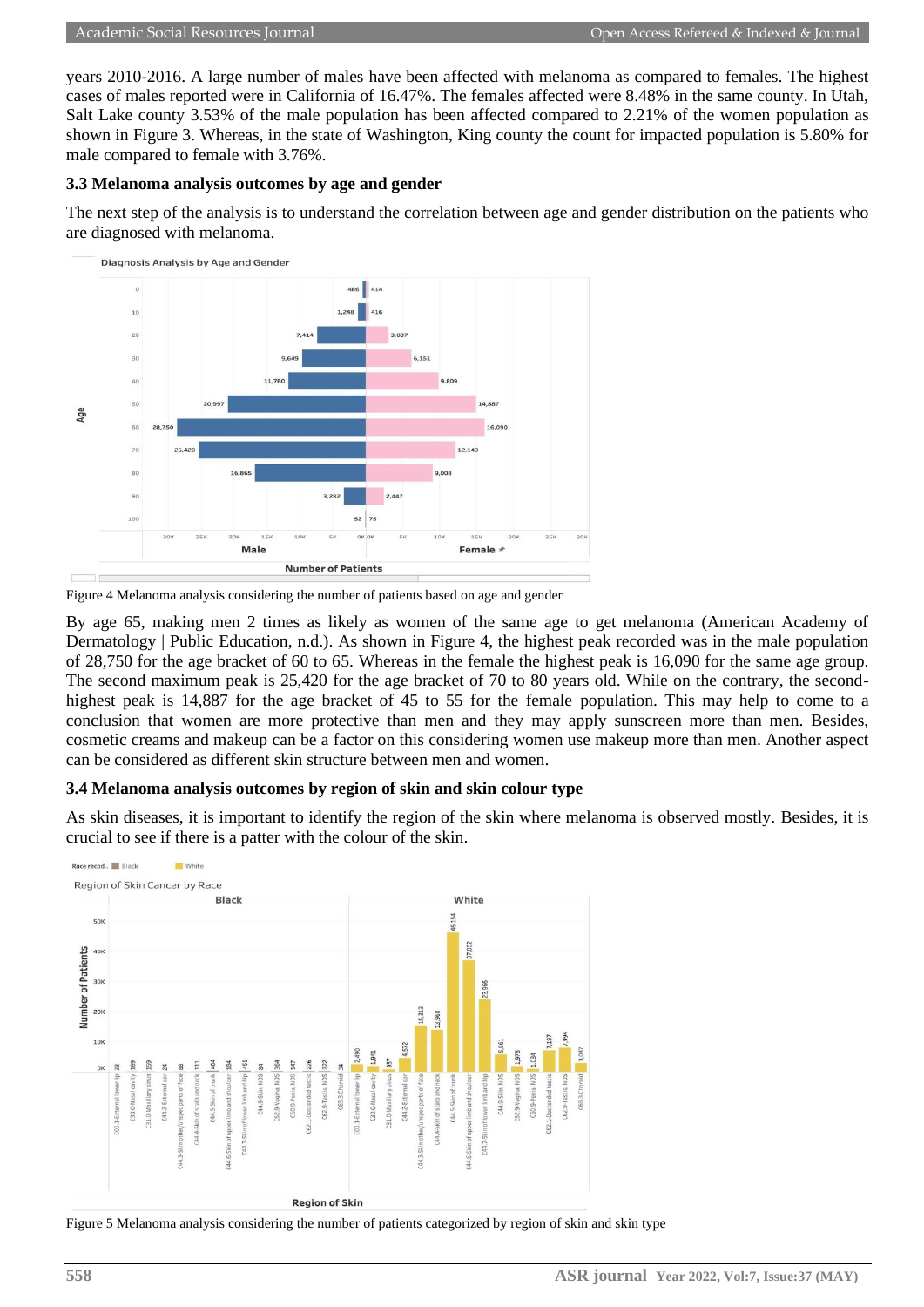Figure 5 indicates the white skin type has mostly detected melanoma on the skin of the trunk (C44.5) and black skin type has mostly detected melanoma on the skin of the lower limb and hip (C44.7). Besides, it can be seen that the white population are the most affected people and the majorly affected region are the upper limb and shoulder areas with 46,154 patients. The majorly affected areas in males are the skin of upper limbs and shoulder followed by the skin of scalp and neck. The dataset retrieved for the analysis has provided the records like locational records, photographs, notes, charts, sketches, and descriptions of circumstances and materials. These are a part of systematic inspection, controlled recovery, or discovery of prehistoric or historic locations or things. The analysis of the site records from the International Classification of Diseases (ICD) indicates that the white skin type has mostly detected melanoma on the trunk (C44.5) which is the highest with 46,154 number of patients (C44.6) followed by the skin of the upper limb and shoulder with 37,052 number of patients (C44.7) and the skin of lower limb and hip with 23,966 as shown in the Figure 5. The darker the natural skin tone the more melanin it has. The highest peak of the black population is 455 number of patients. It is then followed by the skin of trunk with 404 and vagina with 364 cases respectively.

## **3.5 Melanoma analysis outcomes by gender and region of skin**

Another analysis has done to understand the relationship between gender and the region of skin for melanoma disease to comment if there is a specific pattern related to it.

Figure 6 data visualisation is done the dataset extracted from SEER Primary site where Primary Label includes only the most important pieces of information about the chart. This includes the product name and contents. The black population has been affected in the areas of the lower limb and hip with 455 (C44.7) followed by the skin of the trunk with 404 patients (C44.5). Figure 5b shows the comparison by gender and their affected regions. The most affected region in females is the skin on the upper limb and shoulder (C44.6) with patients of 18,464 which is then followed by the skin of lower limb and hip (C44.7) and the skin of trunk (C44.5) with 17,677 and 16,932 respectively.



Figure 6 Melanoma analysis considering the number of patients categorized by gender and region of skin

## **4. CONCLUSION**

This comprehensive study regarding the age, gender, skin type, and skin region trends in the incidence of melanoma in the United States of America showed that overall there are patterns for the incidence of the disease. Both genders have been effected due to the steadily increasing incidence in middle and old ages, with the steepest increase in males and older people. The analysis also demonstrates and emphasize the importance of prevention or elimination efforts, especially focusing on children, and their parents, to improve the UV radiation protection such as not to be exposed to sunlight much and secondary prevention activities to reduce the appearance of melanoma. All the research analysis suggests that this increase in the cases of melanomas of is observed on the specific regions of the skin such as the lower limb and hip along with the skin of the trunk. This leads to an outcome that lifestyle trends of people causing for UV radiation exposure in the recent decades. It may not be easy to educate populations for not sunbathing in the short term. However, these insights could be used for creating awareness for the population highlighting the regions of the skin that needs to be more protected from the dangerous UV of the sun. It may be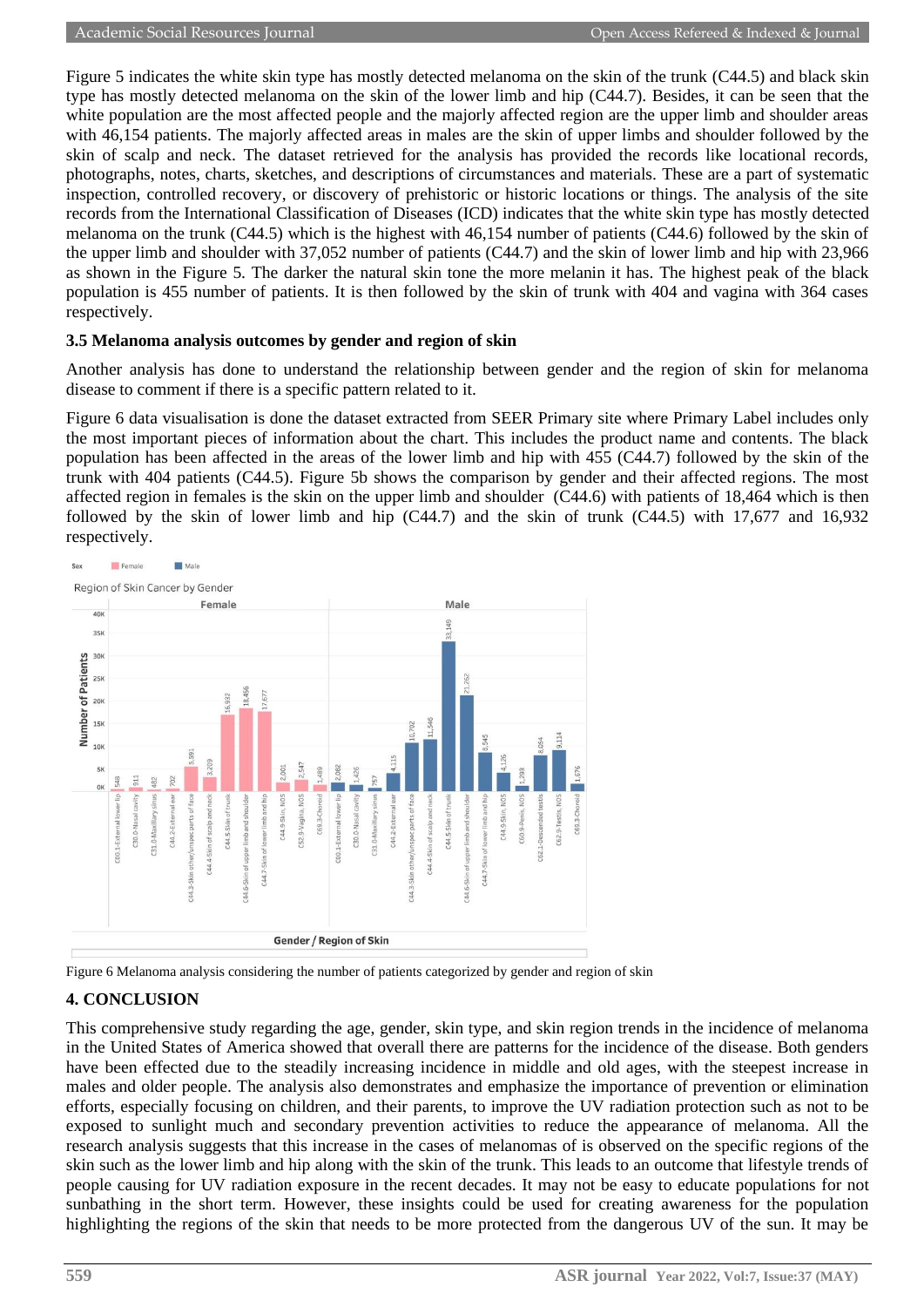advised to use for screen protection for those areas of the body. Screen protection cosmetic brands may also put in their efforts into these directions. Instead of focusing on mostly women, awareness for the men population could be another factor to eliminate melanoma. Also, considering the outcomes of the study, middle-upper age level that has the highest risk could be target group of people for cosmetic brands but also for insurance companies. The main finding of the study is sun protection is still a threat for the society and humans have to be educated in the right path to prevent skin diseases and melanoma. Starting from childhood direct exposure to the sun must be prevents, especially direct exposure hours of the day, or more related months such as summer months and so on.

Regarding the state analysis for Utah and Washington could be a suggestion for future researches and these states may have more specific patterns than California in terms of weather conditions.

One of the obstacles for such a research study is the data collection process. The sources of data are limited. This research could be enriched if the data can be collected from many other databanks. Besides, the study was limited with several states due to shortage in dataset. As a solution, there should be a survey sent to the population regarding fair and dark skin so that it will be helpful in getting a clear picture for the development of the disease and the data would be more accurate and covering much wider geography. The research is showing a guidance tool for the future researches which can easily adapted with more recent numbers or for any other countries to make comparisons.

## **REFERENCES**

*American Academy of Dermatology | Public Education*. (n.d.). American Academy of Dermatology | Public Education. Retrieved January 26, 2022, from https://www.aad.org/public

Armstrong, B. K., & Kricker, A. (1993). How much melanoma is caused by sun exposure? *Melanoma Research*, *3*(6), 395–402. https://doi.org/10.1097/00008390-199311000-00002

Brenner, M., & Hearing, V. J. (2007). The Protective Role of Melanin Against UV Damage in Human Skin†. *Photochemistry and Photobiology*, *84*(3), 539–549. https://doi.org/10.1111/j.1751-1097.2007.00226.x

Cummins, D. L., Cummins, J. M., Pantle, H., Silverman, M. A., Leonard, A. L., & Chanmugam, A. (2006). Cutaneous Malignant Melanoma. *Mayo Clinic Proceedings*, *81*(4), 500–507. https://doi.org/10.4065/81.4.500

D'Orazio, J., Jarrett, S., Amaro-Ortiz, A., & Scott, T. (2013). UV Radiation and the Skin. *International Journal of Molecular Sciences*, *14*(6), 12222–12248. https://doi.org/10.3390/ijms140612222

el Ghissassi, F., Baan, R., Straif, K., Grosse, Y., Secretan, B., Bouvard, V., Benbrahim-Tallaa, L., Guha, N., Freeman, C., Galichet, L., & Cogliano, V. (2009a). A review of human carcinogens—Part D: radiation. *The Lancet Oncology*, *10*(8), 751–752. https://doi.org/10.1016/s1470-2045(09)70213-x

Gloster, H. M., & Neal, K. (2006). Skin cancer in skin of color. *Journal of the American Academy of Dermatology*, *55*(5), 741–760. https://doi.org/10.1016/j.jaad.2005.08.063

Kaidbey, K. H., Agin, P. P., Sayre, R. M., & Kligman, A. M. (1979). Photoprotection by melanin—a comparison of black and Caucasian skin. *Journal of the American Academy of Dermatology*, *1*(3), 249–260. https://doi.org/10.1016/s0190-9622(79)70018-1

Kopera, D. (2017). Preventive treatment of sun-damaged skin: Topical treatment of actinic keratosis can prevent surgery in non-melanoma-skin-cancer. *Integrative Cancer Science and Therapeutics*, *4*(6). https://doi.org/10.15761/icst.1000261

Markovic, S. N., Erickson, L. A., Rao, R. D., Weenig, R. H., Pockaj, B. A., Bardia, A., Vachon, C. M., Schild, S. E., McWilliams, R. R., Hand, J. L., Laman, S. D., Kottschade, L. A., Maples, W. J., Pittelkow, M. R., Pulido, J. S., Cameron, J. D., & Creagan, E. T. (2007). Malignant Melanoma in the 21st Century, Part 2: Staging, Prognosis, and Treatment. *Mayo Clinic Proceedings*, *82*(4), 490–513. https://doi.org/10.4065/82.4.490

*Melanoma Skin Cancer Statistics. (n.d.). American Cancer Society. https://www.cancer.org/cancer/melanoma-skincancer/about/key-statistics.html*

*NCBI - WWW Error Blocked Diagnostic*. (n.d.). NCBI - WWW Error Blocked Diagnostic. Retrieved January 27, 2022, from https://pubmed.ncbi.nlm.nih.gov/25398793/

*Reference materials*. (n.d.). Tableau. https://www.tableau.com/resources/reference-materials

Siegel, R. L., Miller, K. D., & Jemal, A. (2016). Cancer statistics, 2016. *CA: A Cancer Journal for Clinicians*, *66*(1), 7–30. https://doi.org/10.3322/caac.21332

*Surveillance, Epidemiology, and End Results Program*. (n.d.). SEER. Retrieved January 11, 2022, from https://seer.cancer.gov